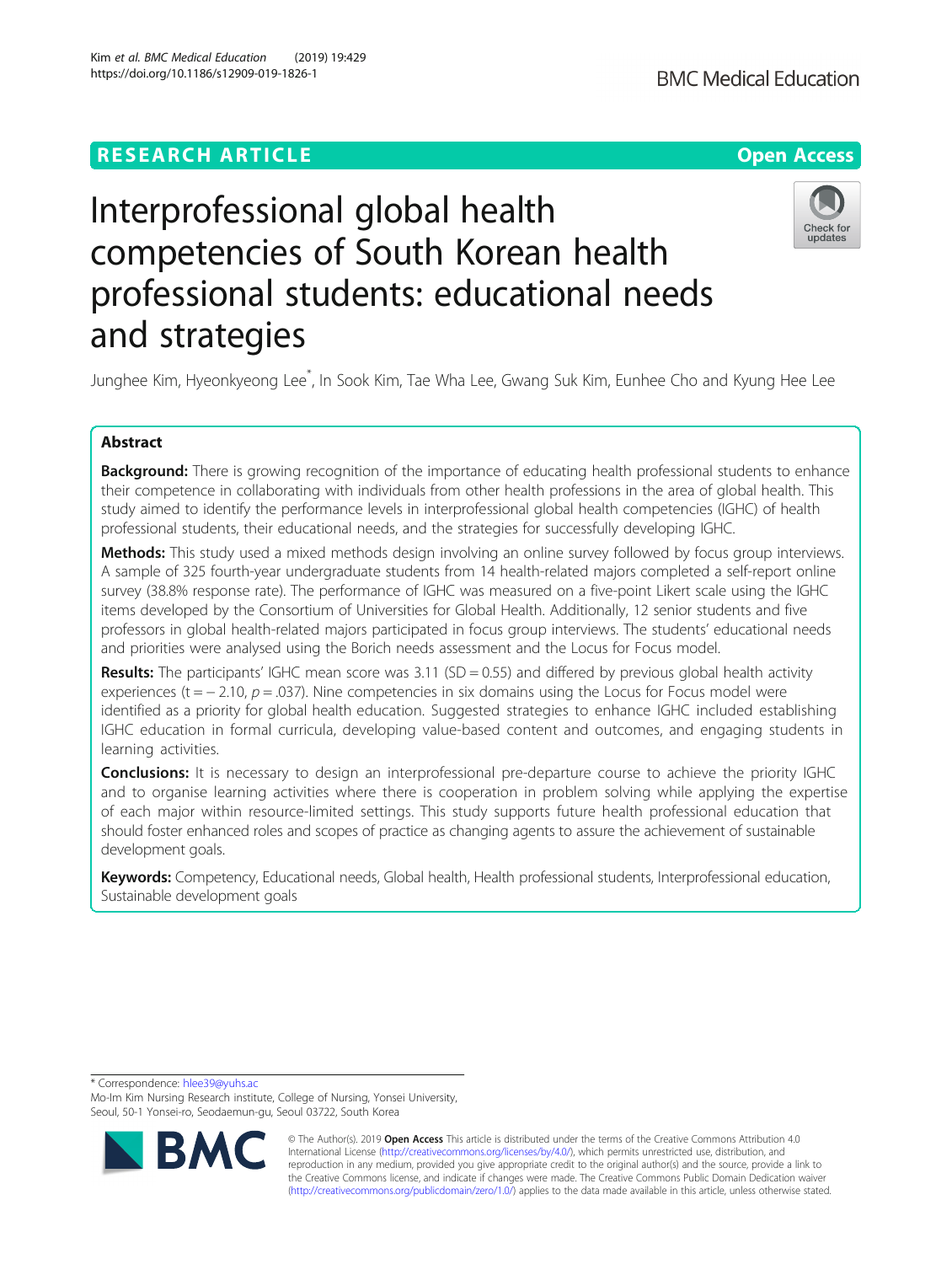# Background

There is growing recognition of the importance of educating health professional students to enhance their competence as global health professionals. Addressing transnational health problems requires collaboration among health professionals in diverse fields [[1](#page-10-0), [2\]](#page-10-0). Accordingly, academic programs preparing health professionals are becoming more aware of the importance of interprofessional education (IPE) in preparing future global health practitioners. IPE involves the simultaneous, dialogic, and collaborative education of students from different disciplines, ultimately improving health outcomes for their patients [\[3](#page-10-0), [4](#page-10-0)].

Research findings have provided support for the importance of IPE for health professional students. In one study [\[5](#page-10-0)] students who had participated in IPE were found to have positive attitudes toward team-based activities. Team-based interventions, in turn, have a positive impact on patients' health index and boost health professionals' work performance [[6](#page-10-0)]. Through their participation in IPE programs designed for students from more than six health-related disciplines, students recognised the value of working in IPE teams and had improved communication skills with vulnerable populations, such as refugees and immigrants [\[1](#page-10-0)]. While the evidence on the positive influence of IPE on the development of communication skills was inconclusive, a review reported a similar finding, indicating nursing and medical students' positive attitude change toward interprofessional collaboration through IPE programs [[7\]](#page-10-0). IPE seems to be invaluable in the development of health professionals who are able to respond to global health issues in a collaborative way [[4](#page-10-0)]. However, there is lack of evidence on the impact of IPE programming on global health.

In 2015, members of the Global Health Competency Subcommittee of the Consortium of Universities for Global Health (CUGH) proposed four levels of interprofessional global health competencies (IGHC): (1) global citizen, (2) exploratory, (3) basic operational, and (4) ad-vanced [\[8\]](#page-10-0). The first level refers to competencies that students in every field should gain; the second, to competencies required for students who are pursuing "global health or preparing for a global health field experience"; the third, to competencies needed by students in health professions who will likely devote part of their professional work to global health issues; and the fourth, to competencies that are "more discipline-specific or tailored to the job or capacity in which one is working" [\[8\]](#page-10-0). The subcommittee members proposed 8 domains for the first level and 39 competencies in 11 domains for the third. They acknowledged the need for additional research and discussion to validate the proposed levels and competencies.

This study aimed to (1) describe and compare by participants' characteristics their performance levels in IGHC as proposed by the CUGH subcommittee; (2) identify their educational needs based on their perceptions of the importance and their performance level in IGHC; and (3) explore strategies for enhancing IGHC education in South Korea.

# **Methods**

## Design

This study used a mixed methods design that included quantitative and qualitative components. The former involved an online survey questionnaire sent to health professional students at a university in South Korea to identify their perceptions of the importance of and their performance in the 39 IGHC identified by the CUGH subcommittee. The latter comprised focus group interviews with students and faculty members concerning IPE and strategies for improving it in global health work.

## Sample and setting

The target population for this study was 837 fourth-year students (the entrance quota as of 2014) at a large university in South Korea who were enrolled in one of the 14 health-related majors (i.e., nursing, medicine, dentistry, pharmacy, social welfare, food and nutrition, environmental engineering, medical engineering, public health, clinical pathology, physical therapy, occupational therapy, radiology, and dental hygiene). As response rates for online surveys tend to be less than  $21\%$  [[9](#page-10-0)–[11](#page-10-0)], we targeted the entire population of 837 in the current study to reach the required sample size. Further details are described elsewhere [[12\]](#page-10-0). Although 526 (62.8%) students agreed to participate, only 374 responded to the survey (44.7% of the target population). Forty-nine questionnaires with missing data were excluded from the analysis, resulting in a final sample of 325 (38.8% of the target population).

Two focus group interviews were conducted with 12 students, divided into two groups with six members each. The participants were seniors majoring in health professional disciplines who had participated in activities related to global health during their undergraduate program through student clubs, volunteer work, or academic curriculum, and who understood the research objective and agreed to participate in the study. The participants were recruited through a purposive sampling method through department offices, global healthrelated student clubs, and coordinators of global health programs. The students who participated in the focus group interviews were all nursing students. Eleven of the twelve students in the focus groups were female, and one was male. An additional focus group interview was carried out with professors teaching global health subjects for college or graduate students in global health majors, who had experience in conducting short-term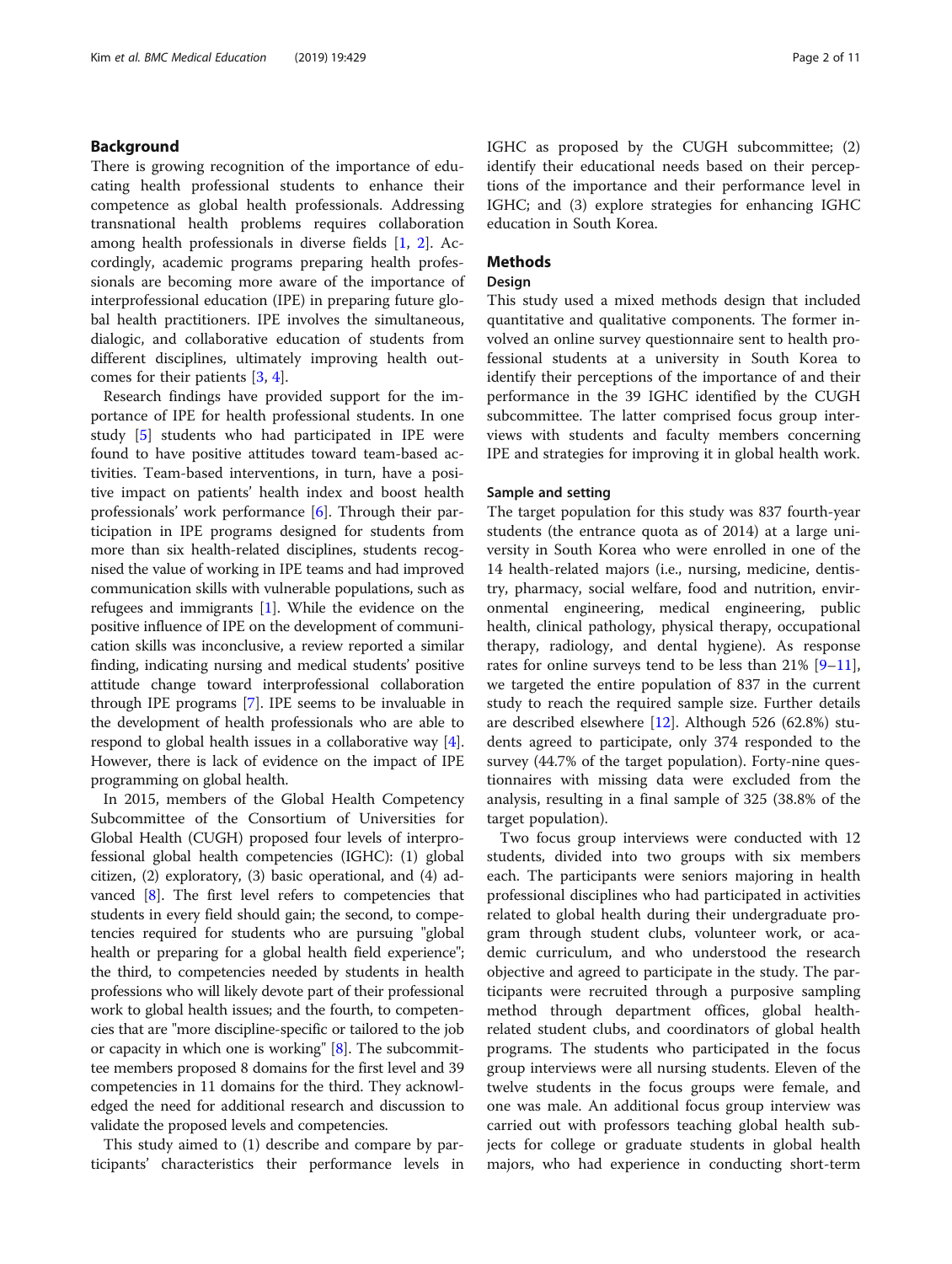global health training programs. The participants in the expert group were two nursing professors and three medical professors.

# Instruments

Perceived performance and importance of IGHC were measured using the domains and competencies in the basic operational program-oriented levels (Level III) [\[8](#page-10-0)]. It was translated into Korean using the committee approach to translation [\[13](#page-10-0), [14\]](#page-10-0). Two bilingual committee members with doctorates in nursing, as well as research experience in global health or IPE, independently translated the instrument into Korean. The principal investigator and two translators examined the validity of the IGHC translation and agreed on the contents. The measure comprises 39 competency items in 11 domains, adding 16 items to the original 13 items in eight domains of the global citizen level and adding 10 items in three domains (Domain 4: capacity strengthening; Domain 9: program management; and Domain 11: strategic analysis) of the basic operational program-oriented level. Respondents were asked to rate the importance of these competencies and their perceived level of performance in each competency with respect to access to educational need on a 5-point Likert scale  $(1 = "very low", 5 = "very high").$ 

Open-ended questions were used in the focus group interviews. The questions in the student focus group interviews were as follows: 1) "What is your experience of participating in the global health program in college?" 2) "How about the experience of interacting with other department students in college?" 3) "What is your class experience with other department students in college?" 4) "What is needed to increase the global health learning experience among healthcare students?" Each question included the positive and negative aspects of experience.

The expert group interview was conducted based on the results of the analysis of the students' educational needs. The questions in the expert group interview were as follows: 1) "What is the most important thing in IGHC?" 2) "What is the priority ability to be developed in the process of education?" 3) "What is most lacking in the current curriculum?" 4) "What aspect of competence needs to be developed most intensively in the domestic situation?" 5) "What do you think of strategies for improving IGHC?"

# Data collection

Data for the online survey were collected for approximately 10 weeks, from April 25 to June 30, 2017. To ensure coverage of the population, the researchers asked the administrators of student online communities for cooperation by posting recruitment notices of the online survey system's URL [\(http://ko.surveymonkey.com\)](http://ko.surveymonkey.com) on their websites. Additionally, all 14 administrative offices were notified through an official letter with a recruitment notice. Following this, the researchers provided the recruitment notice online and offline by using the online board or social networking service (SNS) of those accepted departments.

The focus group interviews were based on the focus group interview guidelines suggested by Krueger and Casey [[15](#page-10-0)]. The interviews lasted between 60 and 90 min and were conducted in a seminar room in the university where the interviewees felt comfortable. Using training materials, graduate students who were trained and experienced in qualitative research explained the process, which included the major questions to be asked, took notes of the participants' non-verbal actions and facial expressions, and tape-recorded all the conversations during the interview. The expert group interview was conducted with five global health experts in the form of a group discussion, facilitated by the principal investigator.

## Ethical considerations

The study protocol was reviewed and approved by the Institutional Review Board of on May 23, 2017 (IRB No. 2017–0004). Through the online survey introduction, the objective and procedures of the study were explained, and participants were informed of the risks and benefits of participation, voluntary nature of their participation, the possibility of withdrawing from the study whenever the participant wanted to, and the anonymity and confidentiality of the data collected. Those who agreed to participate in the online survey were asked to click "I agree" before proceeding to the research questions. Before the focus group interview, the participants were informed of the objective and method of the research, as well as data anonymity and their right to withdraw from the interview. Written informed consent was obtained from each focus group participant.

## Data analysis

Descriptive statistics regarding frequency, mean, standard deviation, numbers, and percentages were collected using SPSS Win 20.0. A t-test and analysis of variance (ANOVA) were conducted for comparing the participants' perceived level of performance in IGHC by general characteristics. Educational needs of the participants based on their IGHC score were identified using the equation proposed by Borich [[16](#page-10-0)]. In addition, the educational needs were visualised using the Locus for Focus model, which was used as the base data for deciding relative priority [\[17\]](#page-10-0). The qualitative data were analysed using content analysis. After the student focus group interviews, the facilitator transcribed all the data; each data transcription took about 7 h. Two researchers (JH and HK) analysed the transcripts independently and met to reach agreement on the content. They reviewed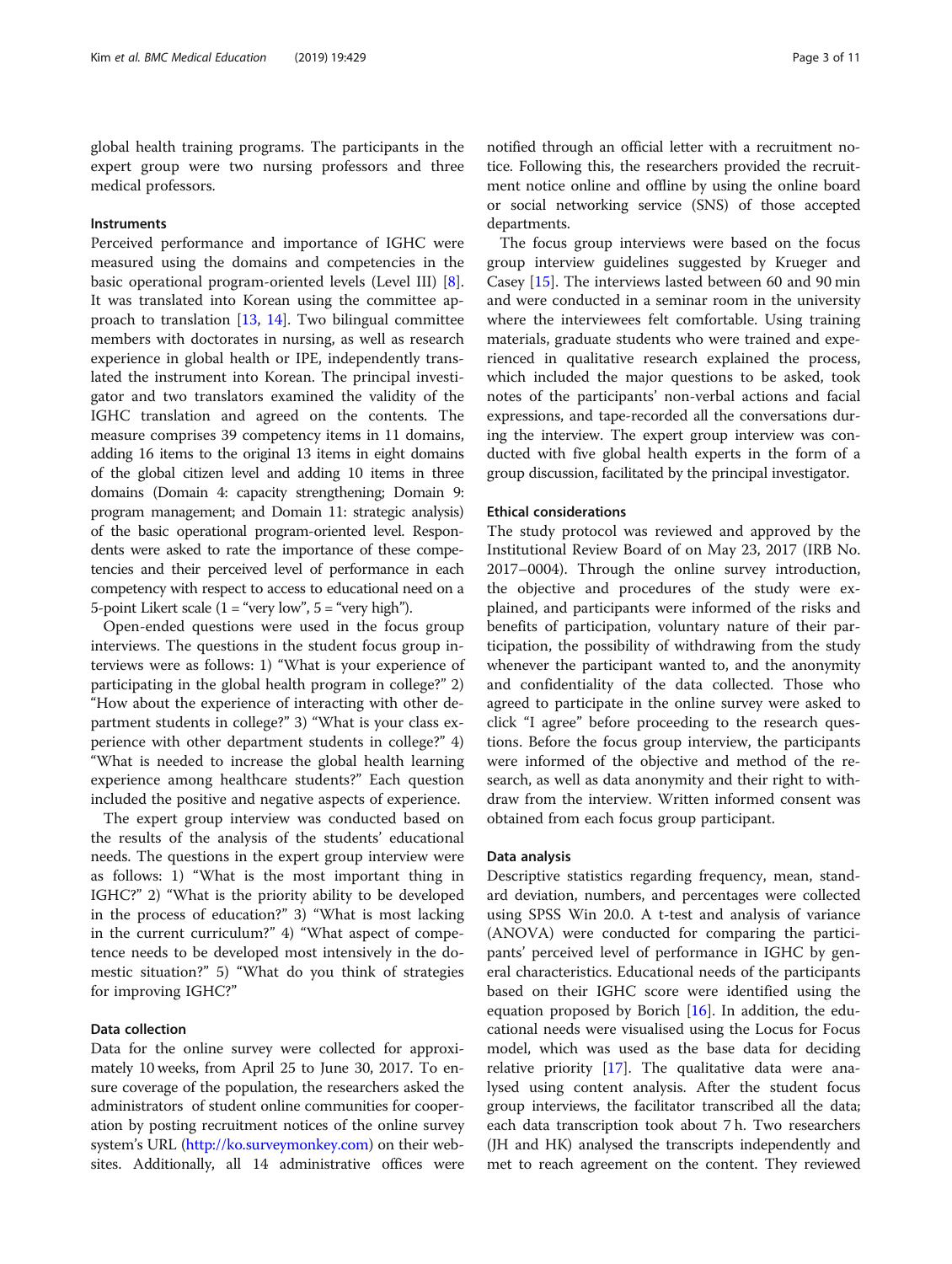the transcripts multiple times to identify meaningful words, sentences, and phrases, and to differentiate and categorise the data. They extracted the themes independently for each code, held further discussion, and then selected the theme. The expert discussions were analysed in the same way as the student focus group interviews. After two researchers (JH and HK) conducted independent analysis, they met and agreed on the process.

# Results

# Participants' characteristics

The participants' mean age was  $23.5$  years (SD = 2.35). The response rate was highest among nursing students (23.4%), followed by medical (14.2%), biomedical engineering (12.9%), and dental hygiene (10.8%) students. Dentistry (0.9%) and environmental engineering (0.6%) had the lowest response rates. Most (52.6%) did not have any experience living abroad. A small proportion of the students had been abroad for less than 6 months (26.2%), had engaged in exchange programs with foreigners or student clubs (19.7%) and took global healthrelated classes (20.3%). They were engaged in global health-related seminars, student clubs, and overseas activities (9.8%), and had experienced student clubs in and out of the school (26.8%). However, more than half of the participants (56.9%) took classes with students from other departments.

## IGHC level and its difference by general characteristics

The participants' average performance score in IGHC was  $3.11$  $3.11$  $3.11$  (SD = 0.55) out of 5.00 (Table 1). Their mean scores in two out of 11 domains, namely, Domain 3 (social and environmental determinants of health;  $M = 3.34$ ,  $SD = 0.78$ ) and Domain 7 (professional practice;  $M =$ 3.34, SD = 0.70), were the highest, and that of Domain 1 (global burden of Disease;  $M = 2.79$ ,  $SD = 0.72$ ) was the lowest. The item score for "Describe the relationship between access to and quality of water, sanitation, food, and air on individual and population health" in Domain 3 was the highest ( $M = 3.73$ , SD = 0.90). The item score for "Describe major public health efforts to reduce disparities in global health (such as Millennium Development Goals and Global Fund to Fight AIDS, TB, and Malaria)" in Domain 1 was the lowest  $(M = 2.50, SD =$ 0.96).

The perceived performance score in IGHC of those who had experienced global health-related seminars, student clubs, or overseas activities  $(M = 3.31, SD = 0.61)$ was significantly higher compared to the score of those without such experience  $(M = 3.09, SD = 0.54; t = -2.10,$  $p = .037$ ; Table [2](#page-6-0)). There was no significant difference in IGHC by department ( $F = 1.18$ ,  $p = .307$ ) nor was there any significant difference in IGHC by any other general characteristic.

# Educational needs and IGHC

The top 19 priority competencies which were an average score of 2.23 or greater in the weighted discrepancy score were identified by applying the Borich needs assessment model (Table [3](#page-7-0)). Two competencies with the highest discrepancy score between importance and performance of IGHC, indicating the highest educational needs, were in Domain 1: "Describe the major causes of morbidity and mortality around the world and how the risk for disease varies with regions" and "Describe major public health efforts to reduce disparities in global health." The other priority competencies were included in six domains: Domain 2 (globalization of health and health care), Domain 3 (social and environmental determinants of health), Domain 4 (capacity strengthening), Domain 5 (collaboration, partnering, and communication), Domain 7 (professional practice), and Domain 8 (health equity and social justice).

Applying the Locus for Focus model, nine priority competencies in the first quadrant had a large difference in importance and performance (Table [3\)](#page-7-0). Priority competencies were included in six domains: Domain 2 (globalization of health and health care), Domain 4 (capacity strengthening), Domain 5 (collaboration, partnering, and communication), Domain 6 (ethics), Domain 7 (professional practice), and Domain 8 (health equity and social justice). Most of these nine competencies were added in the basic operational program-oriented level, except for two (Nos. 6 and 21). According to Bloom's taxonomy of educational objectives, two competencies were classified as knowledge (Nos. 6 and 32), three as knowledge and skill (Nos. 12, 13, and 28), one as attitude (No. 16), one as skill (No. 11), one as attitude and skill (No. 26) and one as knowledge, attitude, and skill (No. 21).

# Students' suggestions to enhance IGHC Respect for diversity and the shared value of interprofessional collaboration

The students in the focus group mentioned that it is important for students from various majors to have an open mind, accept different views, recognise their own limits, respect other majors, and cooperate with each other to enhance their learning experience in global health. In addition, they stated that it is necessary to help them realise that they can have more creative activities and outcomes, by not focusing only on sharing duties but understanding that they have common goals and taking on various views throughout their continuous education.

## Motivation and self-directed

The participants stated that at the start of recruiting students into a program, the primary tasks must be to clarify the ultimate goal and meaning of the program,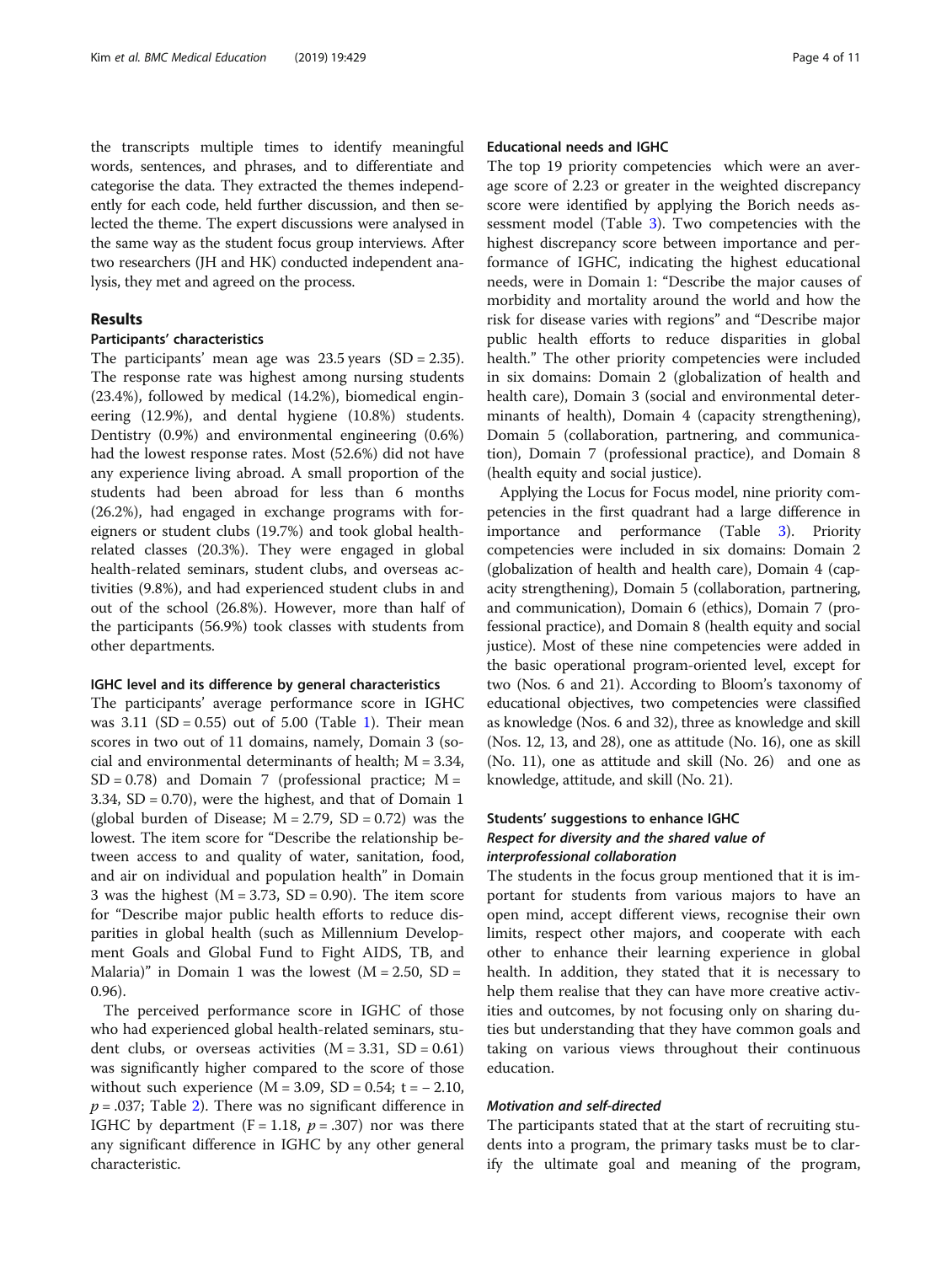# <span id="page-4-0"></span>**Table 1** Participants' perceived level of interprofessional global health competencies ( $N = 325$ )

| Item                                                                                                                                                                                                                                                                                                         | $M \pm SD$      |
|--------------------------------------------------------------------------------------------------------------------------------------------------------------------------------------------------------------------------------------------------------------------------------------------------------------|-----------------|
| DOMAIN 1. Global Burden of Disease                                                                                                                                                                                                                                                                           |                 |
| 1. Describe the major causes of morbidity and mortality around the world, and how the risk for disease<br>varies across regions.                                                                                                                                                                             | $2.70 \pm 0.86$ |
| 2. Describe major public health efforts to reduce disparities in global health (such as Millennium Development<br>Goals and Global Fund to Fight AIDS, TB, and Malaria).                                                                                                                                     | $2.50 \pm 0.96$ |
| 3. Validate the health status of populations using available data (e.g., public health surveillance data, vital statistics,<br>registries, surveys, electronic health records, and health plan claims data).                                                                                                 | $3.18 \pm 0.98$ |
| Subtotal                                                                                                                                                                                                                                                                                                     | $2.79 \pm 0.72$ |
| DOMAIN 2. Globalization of Health and Health care                                                                                                                                                                                                                                                            |                 |
| 4. Describe different national models or health systems for provision of health care and their respective effects on<br>health and health care expenditure.                                                                                                                                                  | $2.71 \pm 1.00$ |
| 5. Describe how global trends in health care practice, commerce and culture, multinational agreements, and multinational<br>organizations contribute to the quality and availability of health and health care locally and internationally.                                                                  | $2.66 \pm 0.97$ |
| 6. Describe how travel and trade contribute to the spread of communicable and chronic diseases.                                                                                                                                                                                                              | $3.19 \pm 1.02$ |
| 7. Describe general trends and influences in the global availability and movement of health care workers.                                                                                                                                                                                                    | $2.69 \pm 1.01$ |
| Subtotal                                                                                                                                                                                                                                                                                                     | $2.82 \pm 0.77$ |
| DOMAIN 3. Social and Environmental Determinants of Health                                                                                                                                                                                                                                                    |                 |
| 8. Describe how cultural context influences perceptions of health and disease.                                                                                                                                                                                                                               | $3.23 \pm 0.94$ |
| 9. List major social and economic determinants of health and their effects on the access to and quality of health services<br>and on differences in morbidity and mortality between and within countries.                                                                                                    | $3.07 \pm 1.00$ |
| 10. Describe the relationship between access to and quality of water, sanitation, food, and air on individual and<br>population health.                                                                                                                                                                      | $3.73 \pm 0.90$ |
| Subtotal                                                                                                                                                                                                                                                                                                     | $3.34 \pm 0.78$ |
| DOMAIN 4. Capacity Strengthening                                                                                                                                                                                                                                                                             |                 |
| 11. Collaborate with a host or partner organization to assess the organization's operational capacity.                                                                                                                                                                                                       | $3.07 \pm 0.95$ |
| 12. Cocreate strategies with the community to strengthen community capabilities, and contribute to reduction in health<br>disparities and improvement community health.                                                                                                                                      | $3.14 \pm 0.92$ |
| 13. Integrate community assets and resources to improve the health of individuals and populations.                                                                                                                                                                                                           | $2.94 \pm 1.00$ |
| 14. Identify methods for assuring program sustainability (proposed by members of the CUGH Global Health Competency<br>Subcommittee).                                                                                                                                                                         | $2.89 \pm 0.94$ |
| Subtotal                                                                                                                                                                                                                                                                                                     | $3.01 \pm 0.75$ |
| DOMAIN 5. Collaboration, Partnering, and Communication                                                                                                                                                                                                                                                       |                 |
| 15. Include representatives of diverse constituencies in community partnerships and foster interactive learning<br>with these partners.                                                                                                                                                                      | $3.01 \pm 0.89$ |
| 16. Demonstrate diplomacy and build trust with community partners.                                                                                                                                                                                                                                           | $3.18 \pm 0.93$ |
| 17. Communicate joint lessons learned to community partners and global constituencies.                                                                                                                                                                                                                       | $3.01 \pm 0.98$ |
| 18. Exhibit interprofessional values and communication skills that demonstrate respect for, and awareness of, the unique cultures,<br>values, roles/responsibilities, and expertise represented by other professionals and groups that work in global health.                                                | $3.13 \pm 0.90$ |
| 19. Acknowledge one's limitations in skills, knowledge, and abilities.                                                                                                                                                                                                                                       | $3.55 \pm 0.95$ |
| 20. Apply leadership practices that support collaborative practice and team effectiveness.                                                                                                                                                                                                                   | $3.34 \pm 0.88$ |
| Subtotal                                                                                                                                                                                                                                                                                                     | $3.20 \pm 0.65$ |
| DOMAIN 6. Ethics                                                                                                                                                                                                                                                                                             |                 |
| 21. Demonstrate an understanding of and an ability to resolve common ethical issues and challenges that arise when<br>working within diverse economic, political, and cultural contexts as well as when working with vulnerable populations<br>and in low-resource settings to address global health issues. | $3.16 \pm 0.87$ |
| 22. Demonstrate an awareness of local and national codes of ethics relevant to one's working environment.                                                                                                                                                                                                    | $3.11 \pm 0.95$ |
| 23. Apply the fundamental principles of international standards for the protection of human subjects in diverse<br>cultural settings.                                                                                                                                                                        | $3.18 \pm 0.93$ |
| Subtotal                                                                                                                                                                                                                                                                                                     | $3.15 \pm 0.76$ |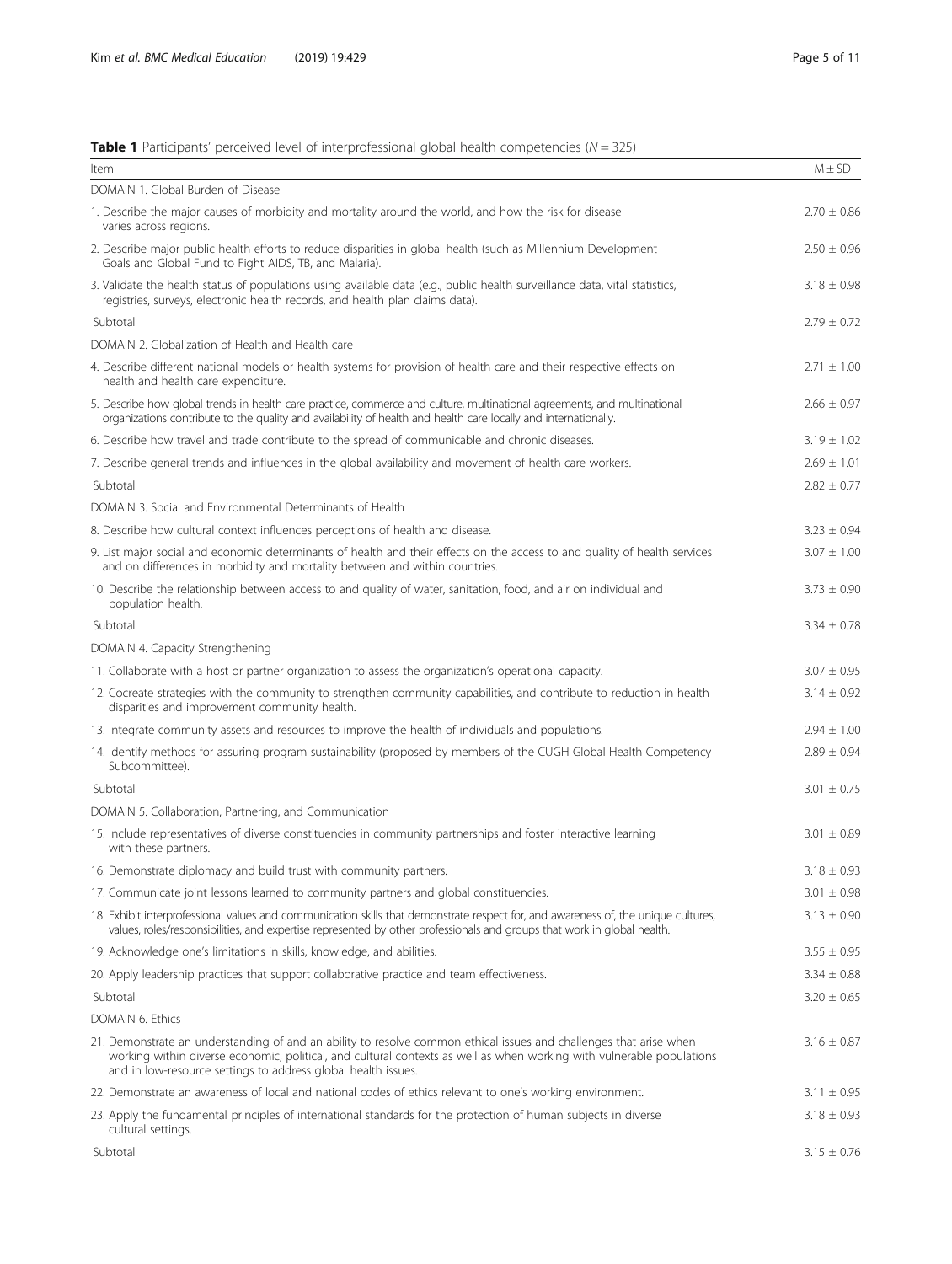# **Table 1** Participants' perceived level of interprofessional global health competencies ( $N = 325$ ) (Continued)

| Item                                                                                                                                                                                          |       | $M \pm SD$      |
|-----------------------------------------------------------------------------------------------------------------------------------------------------------------------------------------------|-------|-----------------|
| DOMAIN 7. Professional Practice                                                                                                                                                               |       |                 |
| 24. Demonstrate integrity, regard, and respect for others in all aspects of professional practice.                                                                                            |       | $3.66 \pm 0.94$ |
| 25. Articulate barriers to health and health care in low-resource settings locally and internationally.                                                                                       |       | $3.21 \pm 0.86$ |
| 26. Demonstrate the ability to adapt clinical or discipline-specific skills and practice in a resource-constrained<br>settings.                                                               |       | $3.16 \pm 0.89$ |
| Subtotal                                                                                                                                                                                      |       | $3.34 \pm 0.70$ |
| DOMAIN 8. Health Equity and Social Justice                                                                                                                                                    |       |                 |
| 27. Apply social justice and human rights principles in addressing global health problems.                                                                                                    |       | $3.14 \pm 0.95$ |
| 28. Implement strategies to engage marginalized and vulnerable populations in making decisions that affect<br>their health and well-being.                                                    |       | $3.03 \pm 0.96$ |
| 29. Demonstrate a basic understanding of the relationships between health, human rights, and global inequities.                                                                               |       | $3.20 \pm 0.92$ |
| 30. Describe role of WHO in linking health and human rights, the Universal Declaration of Human Rights, International<br>Ethical Guidelines for Biomedical Research Involving Human Subjects. |       | $2.95 \pm 1.00$ |
| 31. Demonstrate a commitment to social responsibility.                                                                                                                                        |       | $3.49 \pm 0.94$ |
| 32. Develop understanding and awareness of the health care workforce crisis in the developing world, the factors that<br>contribute to this, and strategies to address this problem.          |       | $3.00 \pm 0.95$ |
| Subtotal                                                                                                                                                                                      |       | $3.13 \pm 0.69$ |
| DOMAIN 9. Program Management                                                                                                                                                                  |       |                 |
| 33. Plan, implement, and evaluate an evidence-based program.                                                                                                                                  |       | $3.26 \pm 1.02$ |
| 34. Apply project management techniques throughout program planning, implementation, and evaluation.                                                                                          |       | $3.13 \pm 0.95$ |
| Subtotal                                                                                                                                                                                      |       | $3.20 \pm 0.89$ |
| DOMAIN 10. Sociocultural and Political Awareness                                                                                                                                              |       |                 |
| 35. Describe the roles and relationships of the major entities influencing global health and development.                                                                                     |       | $3.02 \pm 0.96$ |
| Subtotal                                                                                                                                                                                      |       | $3.02 \pm 0.96$ |
| DOMAIN 11. Strategic Analysis                                                                                                                                                                 |       |                 |
| 36. Identify how demographic and other major factors can influence patterns of morbidity, mortality,<br>and disability in a defined population.                                               |       | $3.26 \pm 0.93$ |
| 37. Conduct a community health needs assessment.                                                                                                                                              |       | $3.15 \pm 0.89$ |
| 38. Conduct a situation analysis across a range of cultural, economic, and health contexts.                                                                                                   |       | $3.20 \pm 0.89$ |
| 39. Design context-specific health interventions based on situation analysis.                                                                                                                 |       | $3.14 \pm 0.94$ |
| Subtotal                                                                                                                                                                                      |       | $3.19 \pm 0.69$ |
|                                                                                                                                                                                               | Total | $3.11 \pm 0.55$ |

motivate them, and share more details of the schedule and program. It is necessary to enable students to take part in planning the program. They also mentioned the importance of planning self-initiated programs and giving motivation.

# Experts' perspectives on IGHC Needs of interprofessional cooperation in the formal educational curriculum

Under the current educational curriculum, learning experiences with students from other departments are insufficient and limited to only extracurricular activities, such as voluntary work in student clubs. The expert group agreed to include interprofessional cooperation in the formal educational curriculum as it serves as an important factor in solving issues in clinical practice and in the field of global health, as well as in affecting the medical outcome of patients. Therefore, within the entire educational curriculum, key competencies must be connected and continued throughout the school years and among different subjects.

# Value-based core contents and outcomes of IGHC education The experts argued that the following must be considered when deciding on the content to be included: the necessity of raising awareness of health equality (a determinant of social health); considering the role of social culture and politics, and engagement in local community; having an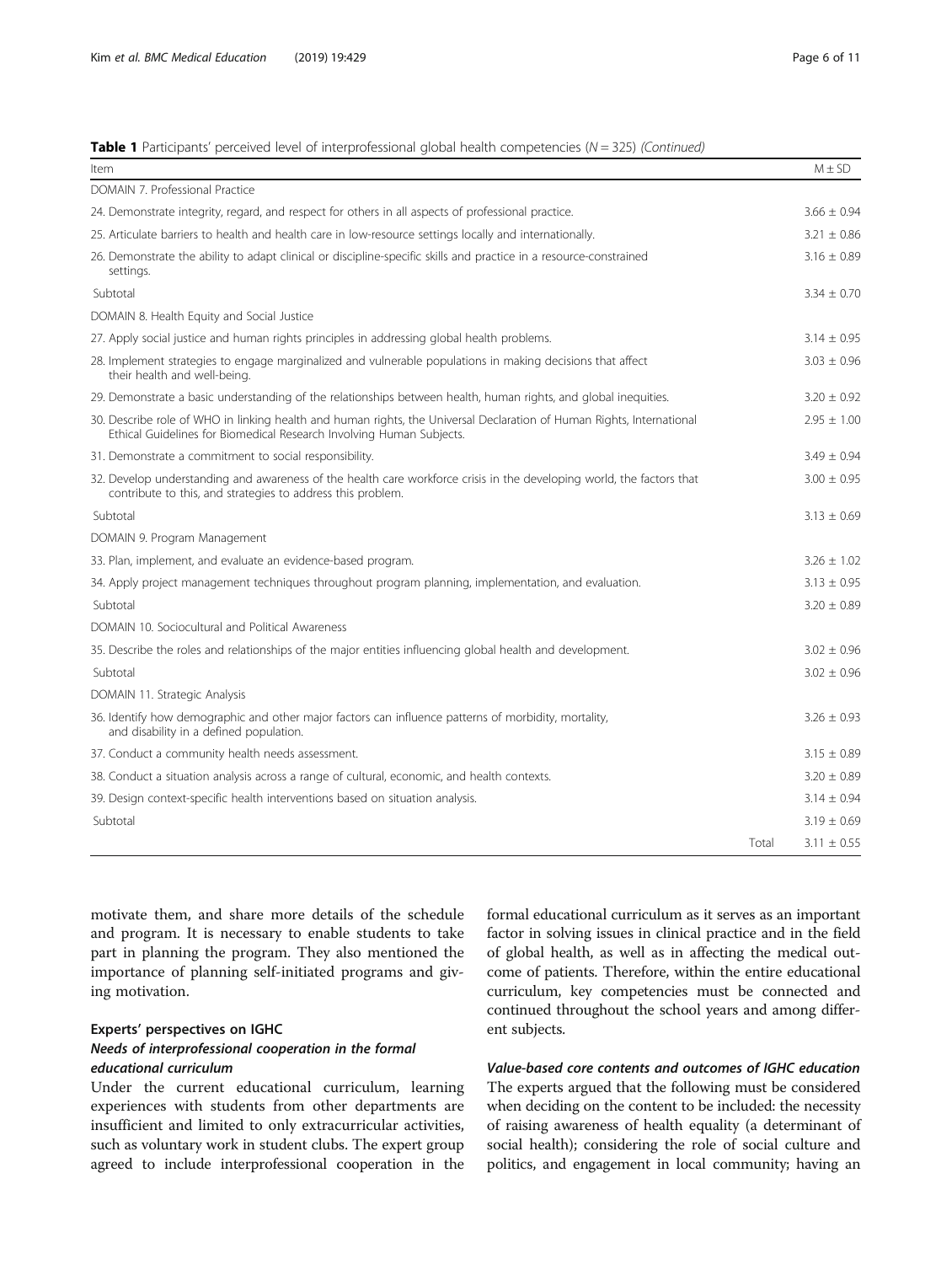# <span id="page-6-0"></span>**Table 2** Interprofessional global health competencies by participants' general characteristics ( $N = 325$ )

| $\bullet$ $\bullet$ interpretensional grobal meaning competencies by participants general enanceeristics (i.e.<br>Characteristics | Categories                    | N(%        | Interprofessional Global Health<br>Competencies |                         |      |
|-----------------------------------------------------------------------------------------------------------------------------------|-------------------------------|------------|-------------------------------------------------|-------------------------|------|
|                                                                                                                                   |                               |            | $M \pm SD$                                      | $\mathsf{t}/\mathsf{F}$ | р    |
| Gender                                                                                                                            | Male                          | 137 (42.2) | $3.16 \pm 0.56$                                 | 1.25                    | .214 |
|                                                                                                                                   | Female                        | 188 (57.8) | $3.08 \pm 0.54$                                 |                         |      |
| Department                                                                                                                        | Nursing                       | 76 (23.4)  | $3.10 \pm 0.52$                                 | 1.18                    | .307 |
|                                                                                                                                   | Medicine                      | 46 (14.2)  | $3.18 \pm 0.60$                                 |                         |      |
|                                                                                                                                   | <b>Biomedical Engineering</b> | 42 (12.9)  | $3.12 \pm 0.53$                                 |                         |      |
|                                                                                                                                   | Dental Hygiene                | 35 (10.8)  | $2.93 \pm 0.51$                                 |                         |      |
|                                                                                                                                   | Radiological Science          | 30(9.2)    | $2.97 \pm 0.48$                                 |                         |      |
|                                                                                                                                   | Health Administration         | 26(8.0)    | $3.17 \pm 0.47$                                 |                         |      |
|                                                                                                                                   | Social Welfare                | 18(5.5)    | $3.27 \pm 0.65$                                 |                         |      |
|                                                                                                                                   | Food and Nutrition            | 16(4.9)    | $3.19 \pm 0.40$                                 |                         |      |
|                                                                                                                                   | Biomedical Laboratory Science | 10(3.1)    | $3.07 \pm 0.44$                                 |                         |      |
|                                                                                                                                   | Others <sup>a</sup>           | 26(8.0)    | $3.26 \pm 0.76$                                 |                         |      |
| Living overseas (month)                                                                                                           | $\circ$                       | 171 (52.6) | $3.04 \pm 0.54$                                 | 2.32                    | .076 |
|                                                                                                                                   | < 6                           | 85 (26.2)  | $3.16 \pm 0.52$                                 |                         |      |
|                                                                                                                                   | $6 - 12$                      | 32 (9.8)   | $3.19 \pm 0.61$                                 |                         |      |
|                                                                                                                                   | $\geq$ 12                     | 37 (11.4)  | $3.26 \pm 0.59$                                 |                         |      |
| Experiences of exchange with foreigners                                                                                           | <b>No</b>                     | 261 (80.3) | $3.09 \pm 0.54$                                 | $-1.74$                 | .082 |
|                                                                                                                                   | Yes                           | 64 (19.7)  | $3.22 \pm 0.57$                                 |                         |      |
| Experiences of exchange with healthcare                                                                                           | No                            | 229 (70.5) | $3.08 \pm 0.54$                                 | $-1.56$                 | .120 |
| professional discipline students                                                                                                  | Yes                           | 96 (29.5)  | $3.19 \pm 0.56$                                 |                         |      |
| Participation in global health classes                                                                                            | No                            | 259 (79.7) | $3.08 \pm 0.54$                                 | $-1.86$                 | .064 |
|                                                                                                                                   | Yes                           | 66 (20.3)  | $3.22 \pm 0.57$                                 |                         |      |
| Global health activities                                                                                                          | No                            | 293 (90.2) | $3.09 \pm 0.54$                                 | $-2.10$                 | .037 |
|                                                                                                                                   | Yes                           | 32(9.8)    | $3.31 \pm 0.61$                                 |                         |      |
| Participation in college union club                                                                                               | <b>No</b>                     | 238 (73.2) | $3.09 \pm 0.56$                                 | $-0.97$                 | .335 |
|                                                                                                                                   | Yes                           | 87 (26.8)  | $3.16 \pm 0.53$                                 |                         |      |
| Class experiences with other major students                                                                                       | No                            | 140 (43.1) | $3.10 \pm 0.60$                                 | $-0.36$                 | .721 |
|                                                                                                                                   | Yes                           | 185 (56.9) | $3.12 \pm 0.51$                                 |                         |      |

<sup>a</sup> Dentistry (n = 3), environmental engineering (n = 2), occupational therapy (n = 8), pharmacy (n = 8), physical therapy (n = 5)

open mindset, sympathy, care, and respect for interprofessional roles; having communication, partnership, and respect for others; and enhancing the capacity to put into practice better health equality in resource-limited settings. In addition, they all agreed that humanities and sociology must be part of the curriculum, in addition to healthcarerelated and clinical knowledge.

## Engaging students in learning activities

Theoretical, practical, and professional competences must be developed. In terms of institutions, the experts mentioned that physical spaces where students of various majors can experience practical learning together must be provided; social voluntary work must be a requisite. They also suggested that virtual campus and qualitative materials

(e.g. sharing best practices for indirect experience by using simulation and media), inviting students to study abroad, guest lectures with experts, education connecting history and politics in multicultural regions, and engagement of students from less developed countries would together be an effective teaching strategy for the latter or the disadvantaged to have more access to the site.

Experts and students in the focus group had the same opinion regarding the importance of interprofessional collaboration. However, the students said they needed to participate in the global health program from planning stage while the experts mainly addressed practical strategies (e.g. physical spaces, engagement of global students, participation of students from underdeveloped countries) for increasing student participation.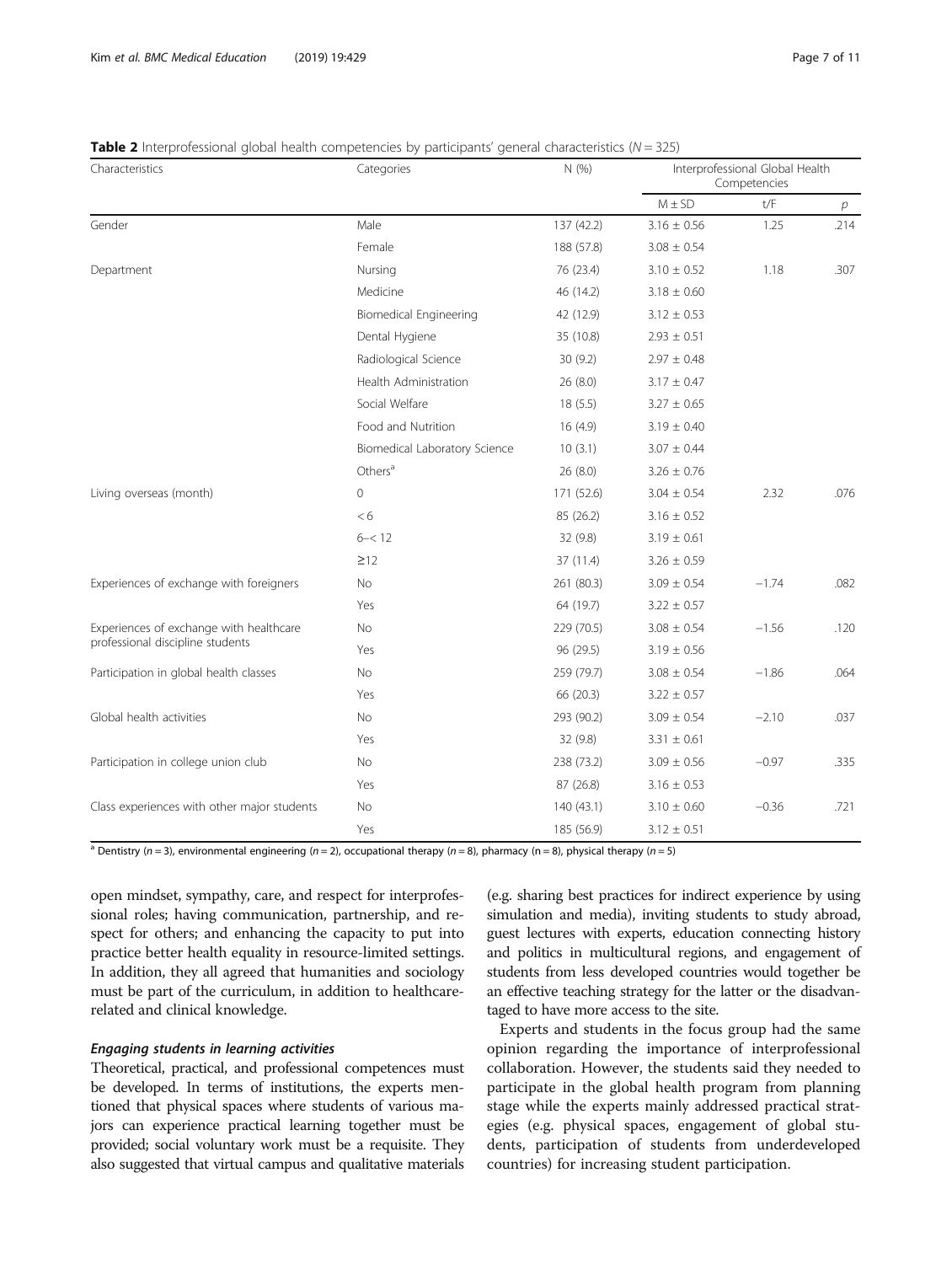| Domain                   | Item                      | Discrepancy<br>Score | Importance Level<br>(Mean) | Weighted<br>Discrepancy<br>Score | Weighted<br>Discrepancy<br>Score Rank | Quadrant 1<br>(Locus for<br>Focus Model) |
|--------------------------|---------------------------|----------------------|----------------------------|----------------------------------|---------------------------------------|------------------------------------------|
| $\mathbf{1}$             | $\ensuremath{\mathbb{1}}$ | 0.94                 | 3.64                       | 3.44                             | $\ensuremath{\mathsf{1}}$             |                                          |
| $\overline{\phantom{a}}$ | $\overline{2}$            | 0.90                 | 3.41                       | 3.07                             | $\overline{2}$                        |                                          |
| 8                        | 32                        | 0.79                 | 3.79                       | 3.01                             | 3                                     | $\vee$                                   |
| $\overline{4}$           | 13                        | 0.79                 | 3.72                       | 2.93                             | $\overline{4}$                        | V                                        |
| 8                        | 28                        | 0.75                 | 3.79                       | 2.86                             | 5                                     | $\vee$                                   |
| $\overline{2}$           | 5                         | $0.80\,$             | 3.47                       | 2.78                             | 6                                     |                                          |
| $\overline{4}$           | 14                        | 0.73                 | 3.62                       | 2.65                             | 7                                     |                                          |
| $\overline{4}$           | 11                        | 0.69                 | 3.77                       | 2.61                             | 8                                     | $\vee$                                   |
| $\overline{4}$           | 12                        | 0.66                 | $3.80\,$                   | 2.50                             | 9                                     | $\vee$                                   |
| 5                        | 15                        | 0.67                 | 3.68                       | 2.46                             | $10$                                  |                                          |
| 7                        | 26                        | 0.64                 | $3.80\,$                   | 2.43                             | 11                                    | $\vee$                                   |
| 5                        | 16                        | 0.64                 | 3.81                       | 2.43                             | 12                                    | $\lor$                                   |
| $\overline{2}$           | 6                         | 0.63                 | 3.83                       | 2.43                             | 13                                    | $\vee$                                   |
| $\overline{2}$           | 4                         | 0.71                 | 3.42                       | 2.42                             | 14                                    |                                          |
| 3                        | 9                         | 0.64                 | 3.71                       | 2.39                             | 15                                    |                                          |
| 6                        | 21                        | 0.63                 | 3.79                       | 2.38                             | 16                                    | $\lor$                                   |
| 5                        | $17\,$                    | 0.64                 | 3.65                       | 2.34                             | $17\,$                                |                                          |
| $\overline{2}$           | $\overline{7}$            | 0.68                 | 3.37                       | 2.28                             | 18                                    |                                          |
| 11                       | 39                        | 0.60                 | 3.73                       | 2.23                             | 19                                    |                                          |
| $\mathbf{1}$             | 3                         | 0.57                 | 3.75                       | 2.12                             | $20\,$                                |                                          |
| 5                        | 18                        | 0.57                 | 3.70                       | 2.12                             | 21                                    |                                          |
| $\overline{7}$           | 25                        | 0.56                 | 3.77                       | 2.11                             | 22                                    |                                          |
| $\mathsf 9$              | 34                        | $0.56\,$             | 3.69                       | 2.08                             | 23                                    |                                          |
| 6                        | 22                        | $0.56\,$             | 3.67                       | 2.07                             | 24                                    |                                          |
| 8                        | $30\,$                    | 0.58                 | 3.53                       | 2.07                             | 25                                    |                                          |
| 11                       | 37                        | 0.55                 | 3.71                       | 2.05                             | 26                                    |                                          |
| 6                        | 23                        | 0.55                 | 3.73                       | 2.04                             | $27\,$                                |                                          |
| 8                        | 29                        | 0.54                 | 3.74                       | 2.00                             | 28                                    |                                          |
| 8                        | 27                        | 0.54                 | 3.68                       | 1.99                             | 29                                    |                                          |
| 3                        | 8                         | 0.53                 | 3.76                       | 1.99                             | $30\,$                                |                                          |
| 11                       | 38                        | 0.51                 | 3.71                       | 1.90                             | 31                                    |                                          |
| $\mathsf 9$              | 33                        | 0.50                 | 3.76                       | 1.86                             | 32                                    |                                          |
| 11                       | 36                        | 0.49                 | 3.75                       | 1.82                             | 33                                    |                                          |
| 10                       | 35                        | 0.50                 | 3.53                       | 1.77                             | 34                                    |                                          |
| $\,8\,$                  | 31                        | 0.44                 | 3.92                       | 1.71                             | 35                                    |                                          |
| 5                        | 20                        | 0.44                 | 3.79                       | 1.68                             | 36                                    |                                          |
| 3                        | $10$                      | 0.39                 | 4.12                       | 1.61                             | $37\,$                                |                                          |
| $\overline{7}$           | 24                        | 0.31                 | 3.97                       | 1.23                             | 38                                    |                                          |
| 5                        | 19                        | 0.26                 | 3.81                       | 0.97                             | 39                                    |                                          |

<span id="page-7-0"></span>**Table 3** Needs assessment of interprofessional global health competencies ( $N = 325$ )

Note. Domain 1. Global Burden of Disease; Domain 2. Globalization of Health and Health care; Domain 3. Social and Environmental Determinants of Health; Domain 4. Capacity Strengthening; Domain 5. Collaboration, Partnering, and Communication; Domain 6. Ethics; Domain 7. Professional Practice; Domain 8. Health Equity and Social Justice; Domain 9. Program Management; Domain 10. Sociocultural and Political Awareness; Domain 11. Strategic Analysis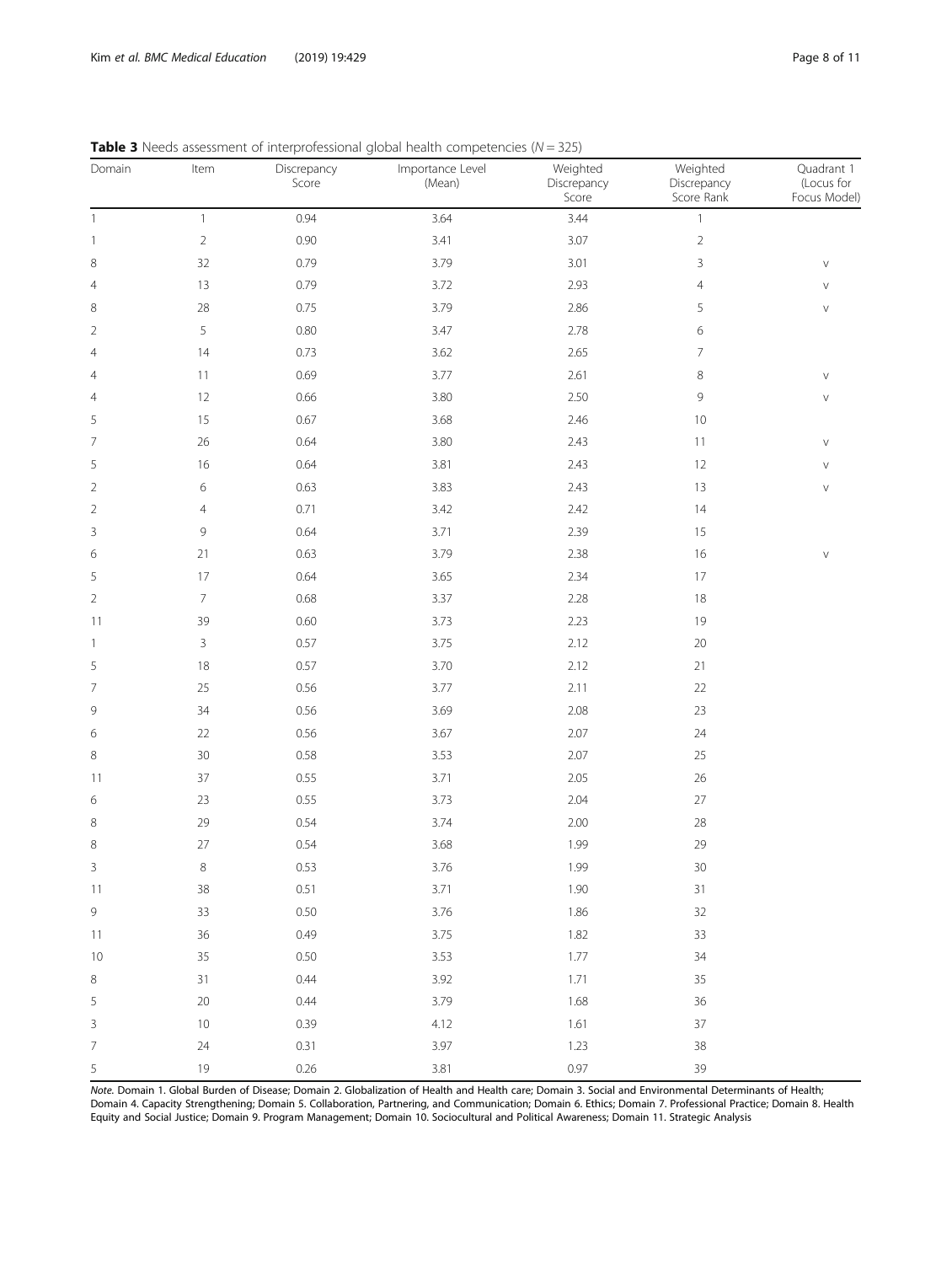# **Discussion**

Although IPE has become an essential part of the recent healthcare curriculum [\[18](#page-10-0), [19](#page-10-0)], there is no educational framework for interdisciplinary approaches to solving global health issues. The phasic structure of CUGH's IGHC reflects the differing needs of healthcare professionals based on their level of engagement with global health practice after their graduation [[8\]](#page-10-0). The current study focused on Level 3 of IGHC, which is necessary for health professionals to devote part of their professional work to global health and involved students from 14 healthcare majors to evaluate their educational needs. By doing so, we provided evidence for the refinement of Level 3 towards a more effective IGHC framework. In addition, our study is the first to contribute to the development of educational curricula that encourage IGHC among training health professionals in Korea.

Two competencies with the highest educational needs using the Borich needs assessment in Level 3 of IGHC were in the global burden of disease domain, which is required if students are to work in global health after graduation. This includes an understanding of the prevalence and mortality rates of diseases developing across the world; explaining major public health efforts to address the income gap among high-, middle-, and lowincome countries, and reduce the gap in global health [[8\]](#page-10-0). This begins at the global citizen level and should be enhanced further in the basic operational programoriented level. The competency with the lowest perceived performance in this domain was "Describe major public health efforts to reduce disparities in global health". Global health is defined as the discipline of collaborative transnational research and action for promoting health for all in the world, recognising that health is determined by problems, issues, and concerns that transcend national boundaries [[20\]](#page-10-0). Therefore, a primary need of global health professionals is the competency to understand the burdens and causes of diseases faced by countries worldwide and to understand the gap between countries. It is also necessary to understand that global health issues cannot be solved solely by certain health professionals but instead cross the boundaries of different fields, including technology and bio-engineering, politics, and administration.

Moreover, it is important to recognise the importance of global efforts and policy directions needed to solve problems and to identify the role of each major in global healthcare. In colleges, students must acquire knowledge and technologies on sustainable development goals (SDGs), proposed in 2015. They must also be motivated and develop their competency through field practice [[21\]](#page-10-0). As SDGs, which are designed to solve global issues and causes, require efforts to combine each discipline's expertise, it is important to prepare students for IGHC. The fruits of such an approach, when thoughtfully implemented, are demonstrated in a collaboration between engineering and medicine students who developed diagnostic kits for high-risk pregnant women based on their learning activities in resource-limited and less developed countries [[22](#page-10-0)].

Meanwhile, risk awareness in the health workforce and its causes, which were placed as the high priority using the Locus for Focus model in this study, are newly demanded knowledge at Level 3 of IGHC. Understanding the lack of a health workforce and its causes in resource-limited countries would not only expand the horizon of students in global health but also provide opportunities to search for strategies to solve workforce shortage issues in terms of health equality and social justice [\[23](#page-10-0)]. Moreover, because the participants in this study demonstrated a high need for learning how globalization affects the healthcare environment, it is necessary to create educational content that offers knowledge on the impact of globalization on the use and quality of healthcare both in and out of Korea. It is important to help them understand changes in healthcare environments caused by accelerated globalization in contexts, such as the negative impact of fast food companies that have emerged in less developed countries on the citizens' dietary life, as well as the limits to accessing medical resources among immigrants and refugees [\[24\]](#page-10-0). In addition, the participants mentioned that education is needed to shift the perspectives of healthcare professionals so that they think of fulfilling their roles in South Korea as a part of globalization and global health [[25](#page-10-0)].

In fact, students with overseas activities related to global health demonstrated a higher performance level in IGHC than those without such experiences, meaning that a well-established IPE in global health is required within the formal curriculum. As suggested by the experts in this study, the primary tasks are to clearly set and guide the expected outcomes through IPE programs in global health and to motivate students. For instance, an IPE program designed for students majoring in nursing and health in two universities in Hong Kong had set expected outcomes whereby students must realise the need of cooperation to solve problems; compare the roles, responsibilities, and limitations of other majors; and respect and listen to different views [\[26\]](#page-10-0). In the current study, as the most prioritised IGHC need for students was knowledge level competencies, such as explaining the global burden of disease and the influence of globalization on health, which need to precede overseas activities. As the first step to enhance IGHC, therefore, it is recommended to set a pre-departure course among different majors to educate students and set their expectations.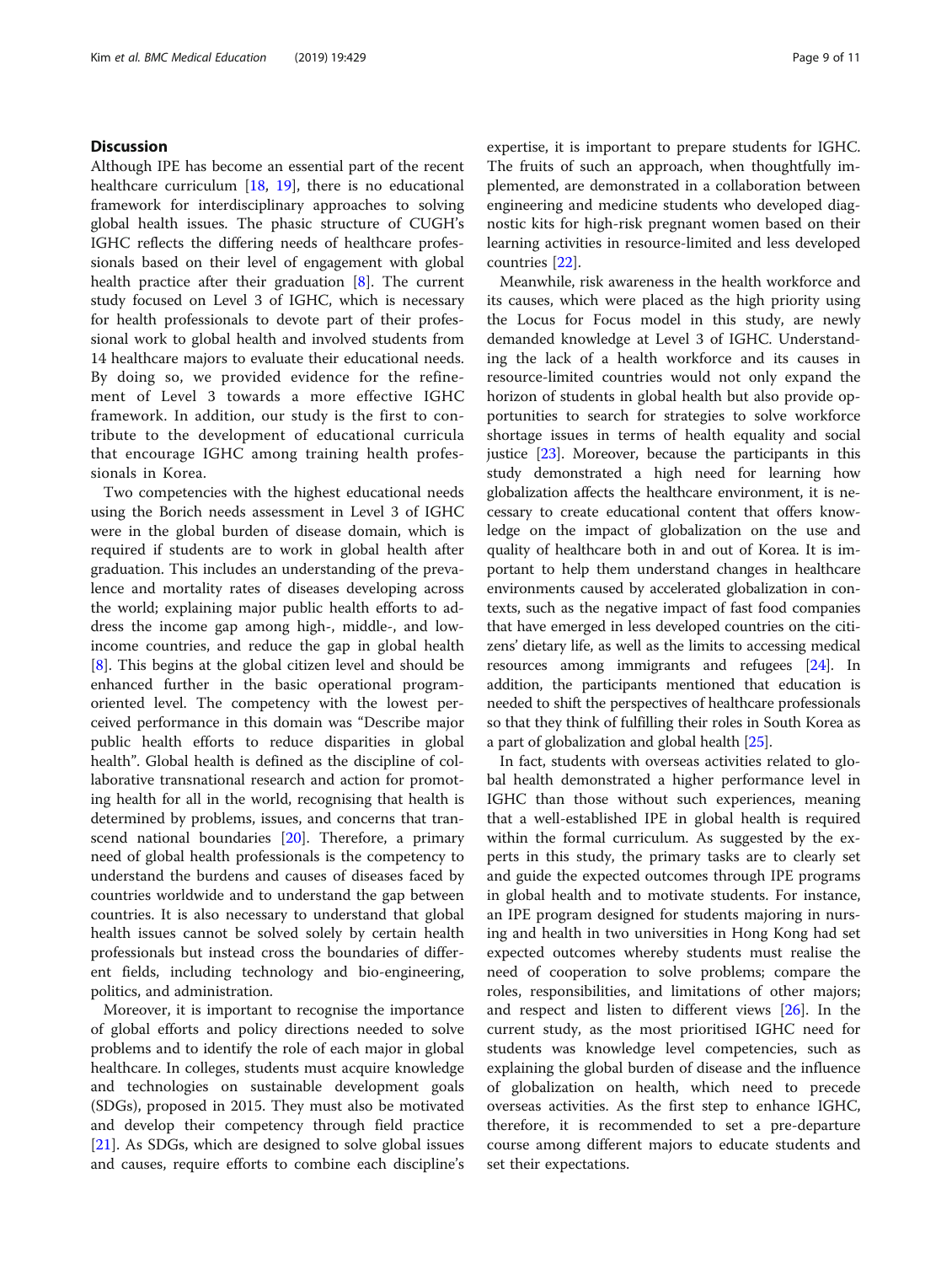Another important factor for a successful global health program in less developed countries is the preparedness of students. The students in this study suggested that an open mindset focused on others' views and behavioural patterns, embracing different views, recognising one's own limits, having respect for other majors, and an attitude toward cooperation are important for a successful IPE program. This finding is consistent with the competencies outlined by UNESCO [[27](#page-10-0)] that suggest teaching students to reach SDGs, which include self-awareness, collaboration, partnership competencies, and being comfortable in interdisciplinary settings. In addition, the following competencies were recommended to be included in pretraining programs: humility to focus carefully on the world's context with regard to history, sociocultural system, and economy, and excellence in understanding continuity in different cultural contexts [\[28\]](#page-10-0). Social responsibility and an ethical awareness of the need to take care of people in resource-limited areas are suggested as being essential areas in which healthcare professionals must be prepared [[29](#page-10-0)]. Such competencies must be built up through training in the global health field. However, they should also be emphasised when pre-departure education programs begin.

The growing trend toward more collaborative approaches in the healthcare environment is an essential strategy for promoting the quality of health services and improving the health outcomes of patients and communities, especially in resource-limited settings. In addition, IPE in global health may help to enhance future health professionals' roles and their scopes of practice as changing agents to support the achievement of SDGs. This study provides adequate and timely evidence in support of training health professionals in a manner that will benefit the healthcare sector. Moving forward, it is important for educators and policy makers to integrate global health competencies into existing curricula to prepare students to become globally competent health professionals.

Since academic curricula and extracurricular activities can vary by department, it can be challenging to place students in interprofessional settings. Online learning could be an effective way to overcome such barriers. For effective communication, it is also important to design the physical space of collaboration in a way that does not reflect the traditional hierarchy of positions since collaboration can be difficult under such circumstances [[4\]](#page-10-0). Professional culture, which refers to the ways of thinking and behaviour that differentiate one group of people from another, can pose a barrier to IPE [\[30](#page-10-0)]. Therefore, the presence of student and faculty leaders can help to alter negative attitudes about other professions and help to sustain interprofessional collaboration [[4,](#page-10-0) [31\]](#page-10-0). In this study, the selection of participants did not

take into account the proportion of students in each department. Although there was no difference in overall IGHC level by department, it is possible there were different characteristics related to IGHC within each discipline or department. Our intention, however, was to present evidence regarding the level of IGHC and strategies for IPE in global health among all health-related students. As it was not sufficient to include all possible needs and strategies for enhancing IGHC of students from different disciplines, further research is suggested needed to explore non-nursing students' perspectives about the strategies for IPE.

# Conclusions

As the interdisciplinary approach to solve global health issues is gaining more importance, this study is significant because it is the first study that applies IGHC, published by CUGH, to graduating students from 14 healthcare majors. By doing so, this study identified the need for IGHC-building interventions to be developed as IPE programs in which students can work together to solve problems locally and globally. Therefore, designing teaching content and methods and adding the expertise of each major in resource-limited settings are important to enable the priority competencies of IGHC to become actual outcomes of a program. In addition, it is relevant to design pre-departure training programs so that students can understand the context of multicultural regions and be ready to engage in IPE.

#### Abbreviations

CUGH: Consortium of Universities for Global Health; IGHC: Interprofessional Global Health Competencies; IPE: Interprofessional Education; SDGs: Sustainable Development Goals; SNS: Social Network Service; UNESCO: United Nations Educational, Scientific and Cultural Organization

## Acknowledgements

The authors thank Dr. Lynda Wilson for her strong support and valuable comments.

#### Authors' contributions

JK, HL, IK, TL, GK, EC, and KL designed the research. JK and HL collected data, performed data analysis, and wrote the manuscript. HL supervised the research. JK, HL, IK, TL, GK, EC, and KL contributed to critical revisions for important intellectual content. All authors read and approved the final manuscript.

#### Funding

This research was funded by the 2016 Faculty Research Grant from the College of Nursing, Yonsei University.

## Availability of data and materials

Not applicable.

## Ethics approval and consent to participate

This research was approved by the Institutional Review Board of Yonsei University, College of Nursing (IRB no. 2017–0004). Written informed consent was obtained from each focus group participant.

#### Consent for publication

Not applicable.